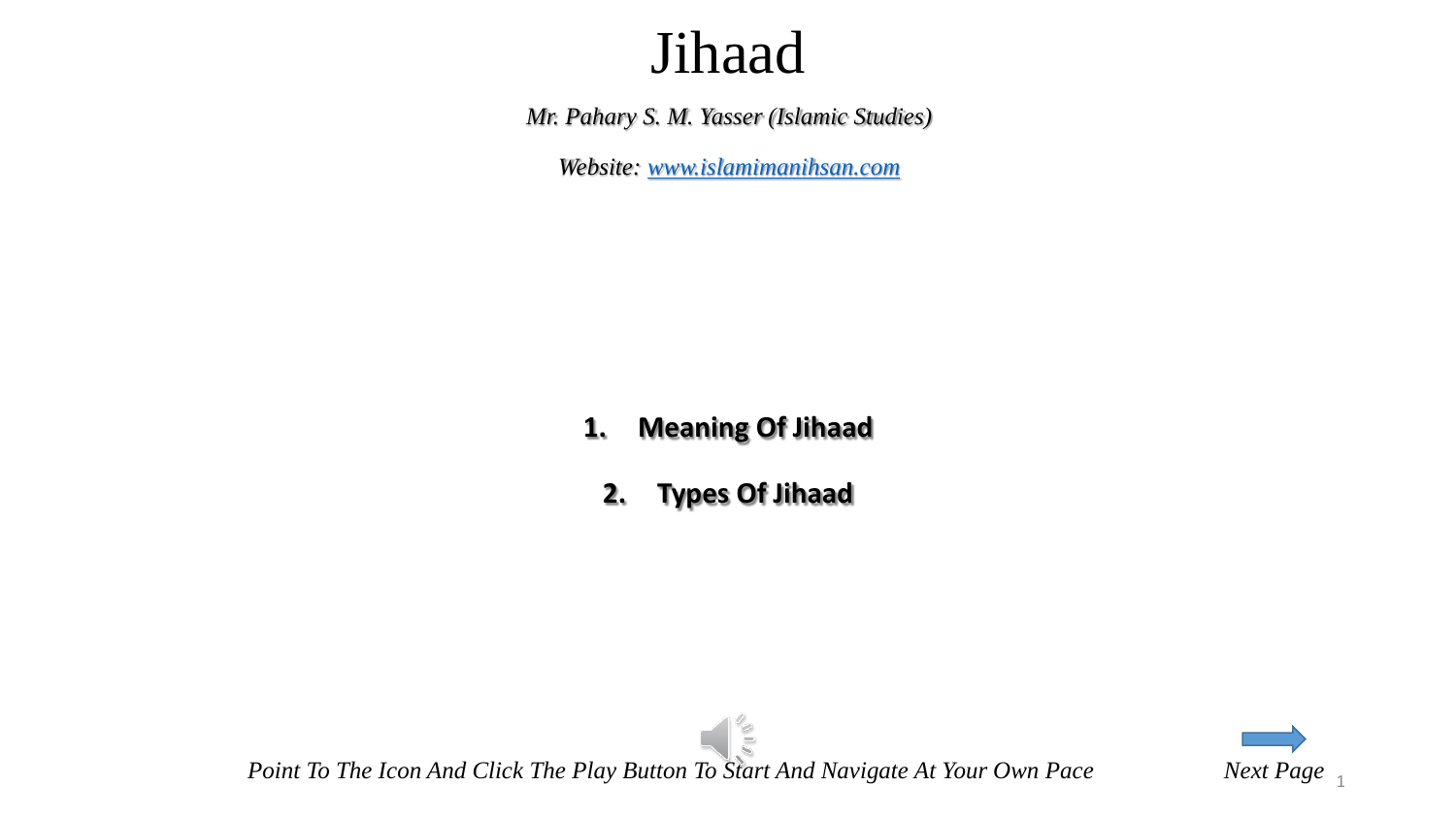*Mr. Pahary S. M. Yasser (Islamic Studies)*

*Website: [www.islamimanihsan.com](http://www.islamimanihsan.com/)*

#### 1. Meaning Of Jihaad

- a. Jihaad Comes From "Juhd" Which Means "Effort."
- b. Jihaad = "Exerting One's Best Efforts" To Achieve A Particular Goal.
- c. The Word "Jihad" Does Not Necessarily Imply Violence Or War.
- d. Qur'anic Concept = Exerting Efforts For The Sake Of Allah.
- e. Internal And External.
- f. (2: 216) Jihad Is Ordained For You (Muslims) Though You Dislike It, And It May Be That You Dislike A Thing Which Is Good For You And That You Like A Thing Which Is Bad For You. Allah Knows But You Do Not Know."

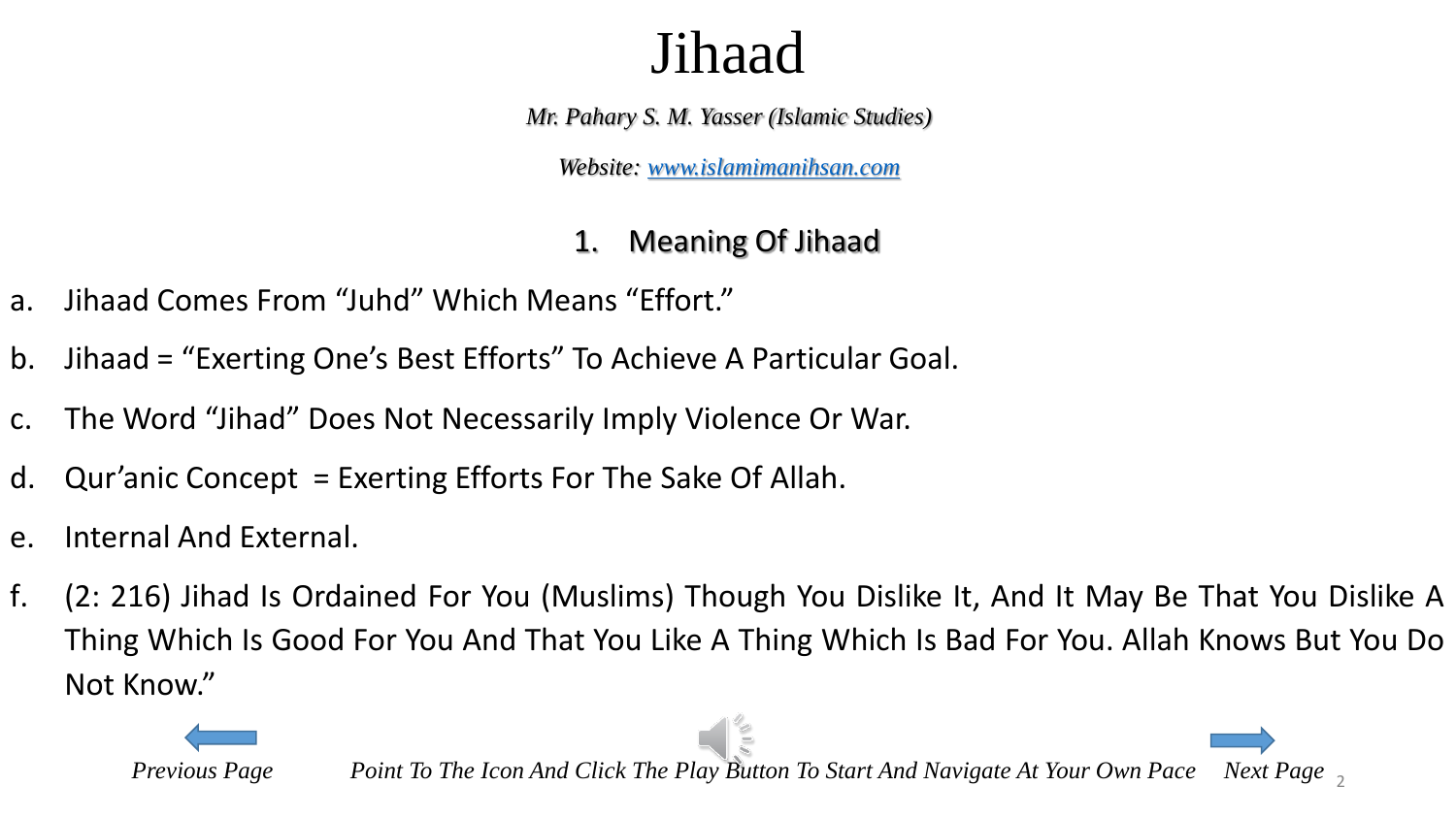*Mr. Pahary S. M. Yasser (Islamic Studies)*

*Website: [www.islamimanihsan.com](http://www.islamimanihsan.com/)*

#### 2. Types Of Jihaad

1. Jihaad Of Heart / Soul

- a. Greater Jihad" (Al-jihad Al-akbar)
- b. Inner Struggle Of Good Against Evil
- c. Waswasah Of Shaitwaan
- d. (Muslim 2564) Abu Huraira Said Rasouloullaah (S) Said: " Verily Allah Does Not Look To Your Bodies Nor To Your Faces But He Looks To Your Hearts," And He Pointed Towards The Heart With His Fingers.
- e. (Tirmidhi 1621) Narrated Fadalah Bin 'Ubaid: That The Messenger Of Allah (S) Said: "The Deeds Of Everyone Who Dies Are Sealed. Except For The One Who Dies Guarding The Frontier From The Enemy, In The Cause Of Allah. For Indeed His Actions Are Increased For Him Until The Day Of Judgement, And He Is Secure From The Tribulation Of The Grave." And I Heard The Messenger Of Allah (S) Saying: "The Mujahid Is One Who Strives Against His Own Soul."

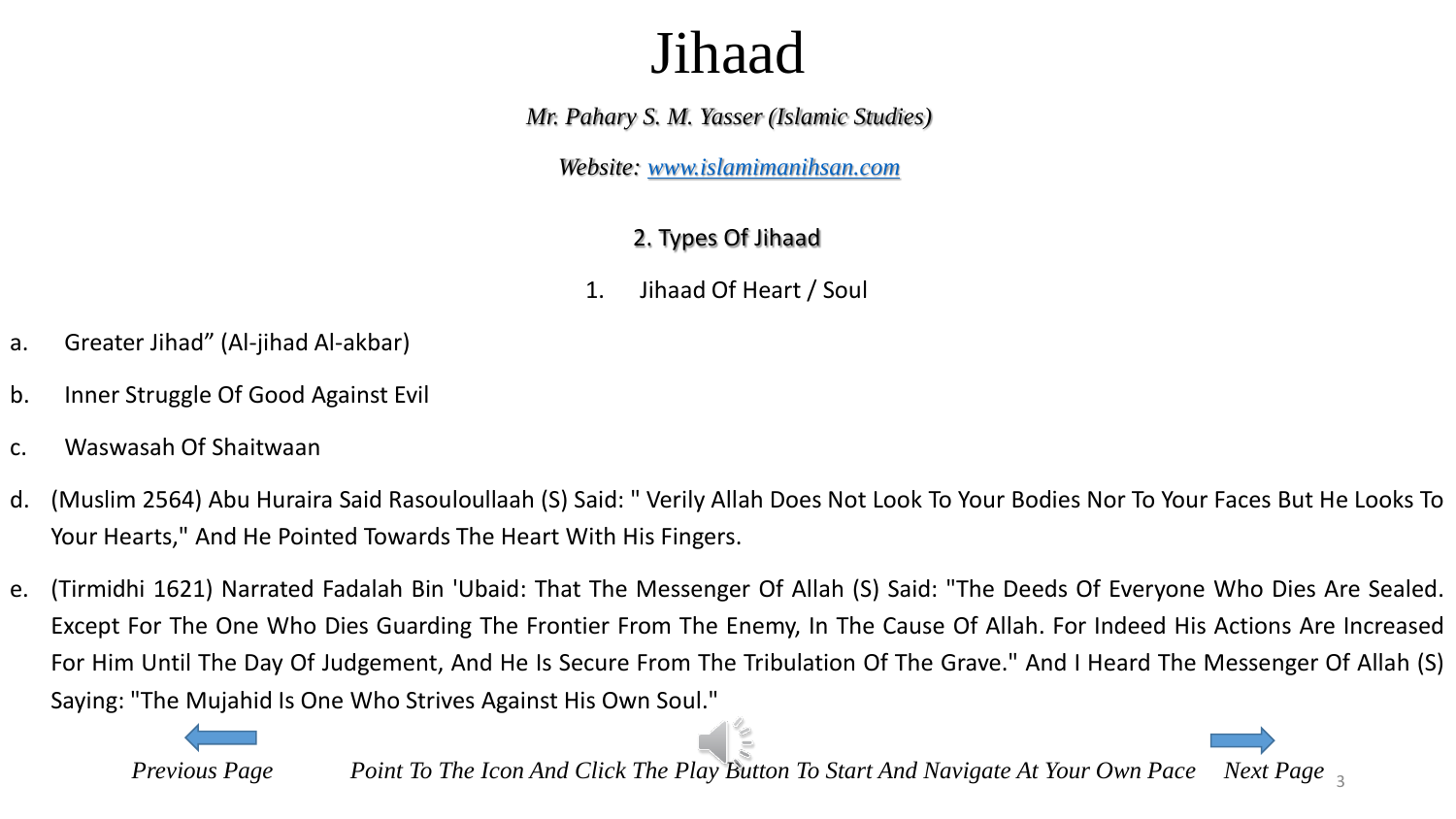*Mr. Pahary S. M. Yasser (Islamic Studies)*

*Website: [www.islamimanihsan.com](http://www.islamimanihsan.com/)*

2. Types Of Jihaad

2. Jihaad Of Tongue

- a. Avoid All Kinds Of Sins From The Tongue
- b. Praise Of Allah Continuously
- c. Defending Islam
- d. Spreading Islam By Scholarly Lectures, Speeches And Debates
- e. (Muslim 41) Jabir That He Heard The (Holy Prophet) Say: A Muslim Is He From Whose Hand And Tongue The Muslims Are Safe.
- f. (Abi Dawud 2504) Narrated Anas Ibn Malik: The Prophet (S) Said: Use Your Property, Your Persons And Your Tongues In Striving Against The Polytheists.
- g. (Ibn Majah 3793) Abdullah Bin Busr Said That A Bedouin Said To The Messenger Of Allah (S) Said: "The Laws Of Islam Are Burdensome For Me. Tell Me Of Something That I Will Be Able To Adhere To. He Said: 'Always Keep Your Tongue Moist With The Remembrance Of Allah, The Mighty And Sublime.'"

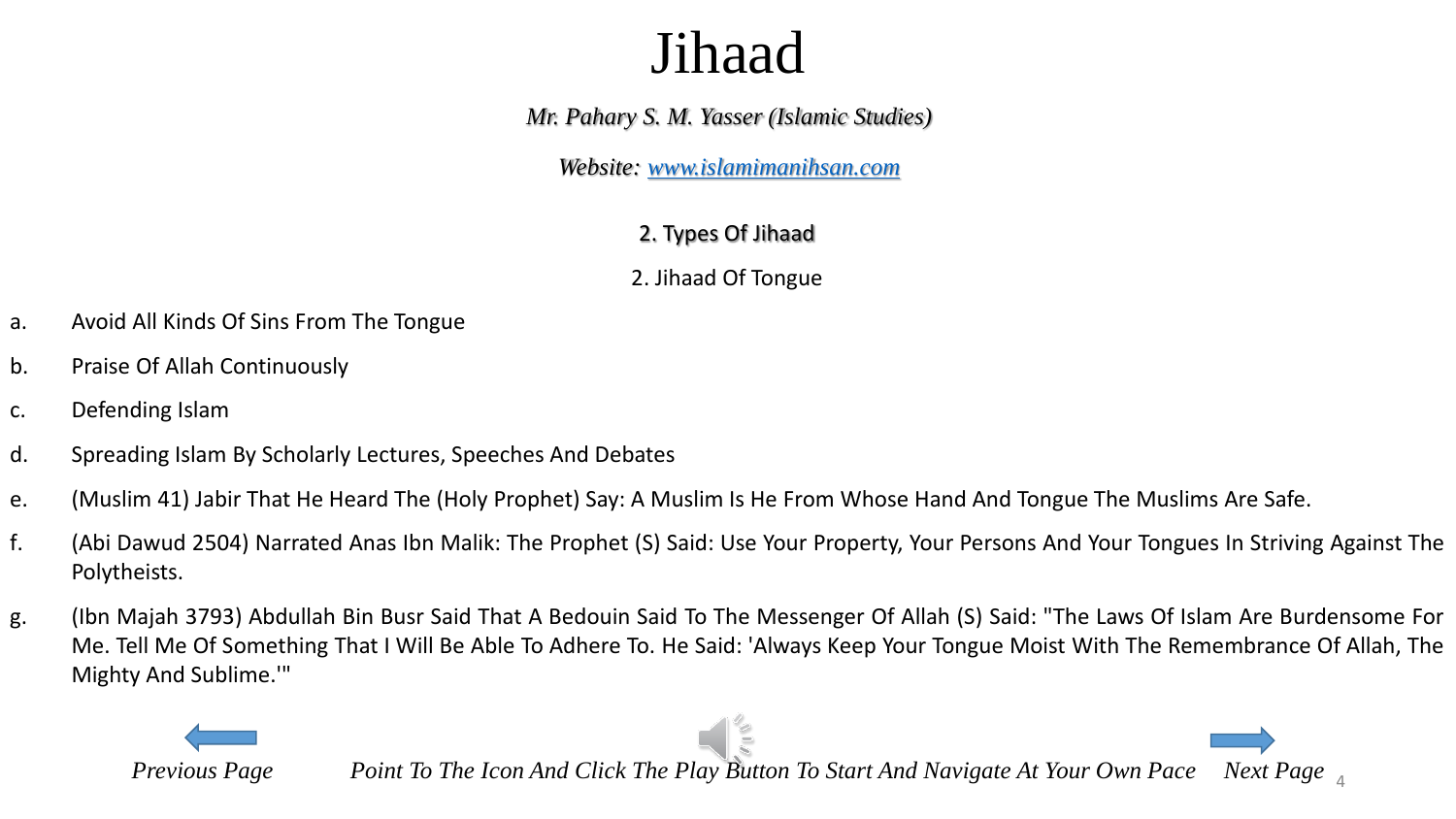*Mr. Pahary S. M. Yasser (Islamic Studies)*

*Website: [www.islamimanihsan.com](http://www.islamimanihsan.com/)*

#### 2. Types Of Jihaad

3. Jihaad Of Pen / Knowledge

- a. In Search Of 'Ilm Ud Deen
- b. Spreading Of Deen
- c. Involves Scholarly Research In Defense Of Islam
- d. Publishing Written Articles In Clearing Misconceptions And Correction Lies
- e. (Tirmidhi 2646) Narrated Abu Hurairah: That The Messenger Of Allah (S) Said: "Whoever Takes A Path Upon Which To Obtain Knowledge, Allah Makes The Path To Paradise Easy For Him."

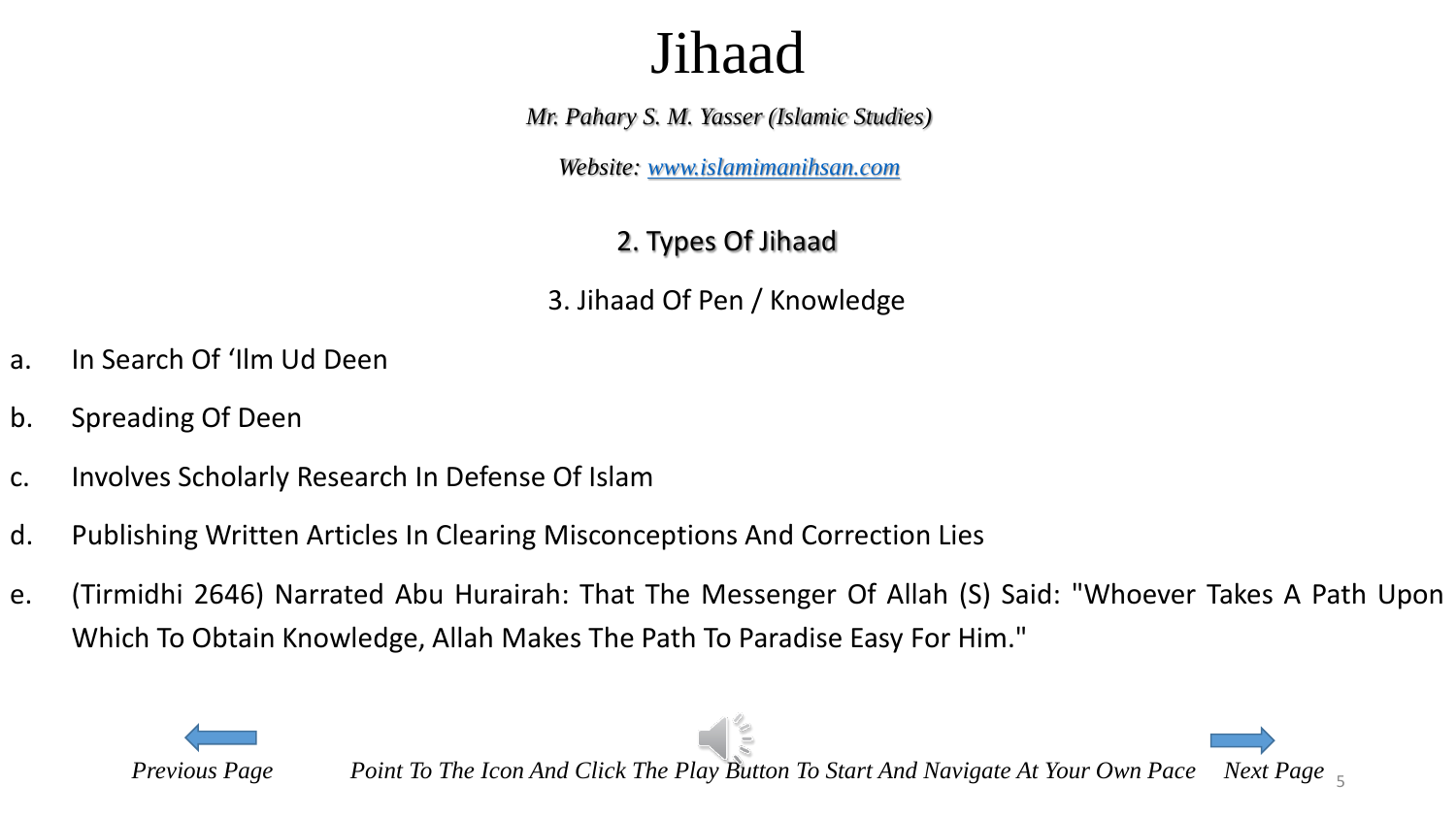*Mr. Pahary S. M. Yasser (Islamic Studies)*

*Website: [www.islamimanihsan.com](http://www.islamimanihsan.com/)*

#### 2. Types Of Jihaad

4. Jihaad Of Hand

- a. Jihad Of Action Rather Than Words.
- b. Good Deeds, Help And Charity To The Poor And Needy
- c. Avoid Sins From Harming People
- d. "A Person Whose Feet Become Dust Ridden Because Of [Striving] In The Way Of Allah Will Never Be Touched By The Flames Of Hell" (Bukhari 2811)
- e. (Ibn Majah 3821) Abu Dharr That : The Messenger Of Allah (S) Said: "Allah, The Blessed And Exalted, Said: 'Whoever Does One Good Deed Will Have (The Reward Of) Ten Like It And More, And Whoever Does A Bad Deed Will Have One Like It …'